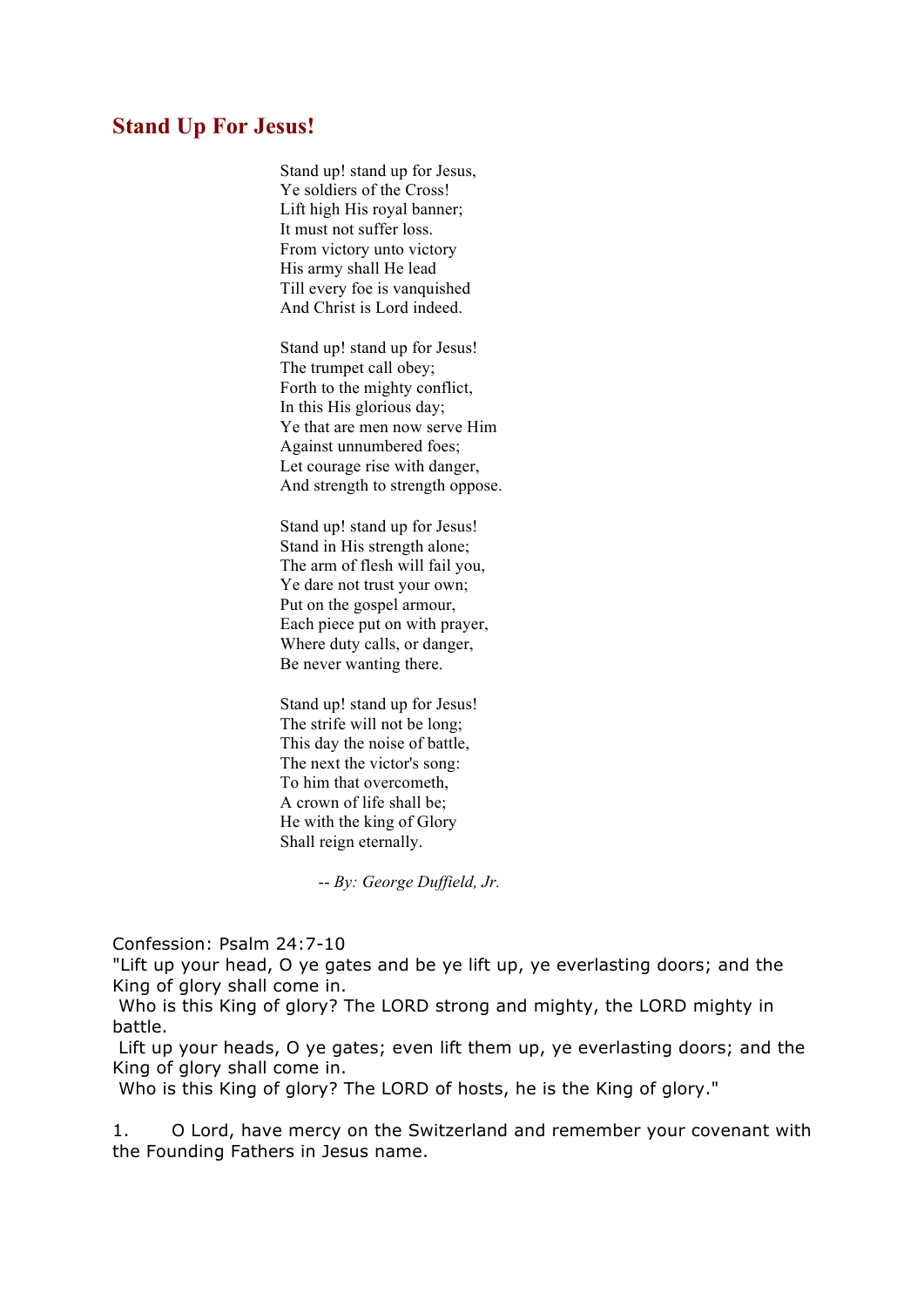2. O Lord, forgive the sins of the nation and let your blood wash these sins away in Jesus name.

3. Holy Spirit, touch the hearts and minds of your people and help them to turn away from idolatry and to the faith of the Founding Fathers in Jesus name.

4. We come against every spirit of the anti-Christ working against this nation and we command them to be permanently frustrated in the name of Jesus.

5. LORD by all the power for which you are known to be God, arise and intervene in this land in Jesus name.

6. We appoint the "spiritual" enemies of this nation to the sword, to captivity, to famine, and death in the name of Jesus *(please note we are not praying against human beings here).*

7. Let the desires, plans, devices and expectations of the enemy for this nation be completely frustrated in the name of Jesus.

8. O Lord let the sun, moon and stars cooperate with the divine agenda for us in the name of Jesus

9. In the name of Jesus let every curse, hex or spell on the leadership of this nation be broken now by the power in the blood of Jesus.

10. By the power of the blood of Jesus, let the sins, ungodliness and idolatry that have taken over this land be wiped away in the name of Jesus.

11. Let every evil covenant and dedication made upon this nation be broken in the name of Jesus.

12. O Lord, let the leaders that will uphold the sanctity of life, pursue righteousness and justice be elected to office in Jesus name.

13. Let God be God in this nation in the name of Jesus.

14. O God arise and disgrace every power assigned to manipulate this nation in the name of Jesus.

15. We decree the will of God for the Switzerland whether the devil likes it or not, in Jesus' mighty name.

16. Let all contrary powers and authorities in the land be confounded and be put to shame in the name of Jesus.

17. We shut down every satanic gate in every city of this nation in the name of Jesus.

18. Let the satanic shadow government behind the scene be disgraced.

19. Let the global satanic gang-up against Christian values in the Switzerland be exposed and be disgraced in the name of Jesus.

20. O Lord, lay your hand of fire and power upon all the leaders of this nation in Jesus' name.

21. In the name of Jesus, let every occult ritual and sacrifice targeted at Switzerland be nullified by the power of the blood of Jesus.

22. Let the Prince of Peace begin to reign in this nation from today in the name of Jesus.

23. We silence every satanic prophet, priest or practitioners in the mighty name of Jesus. We forbid them from interfering in this land in the mighty name of Jesus.

24. Let the blood of Jesus cleanse this land from every blood pollution in Jesus' name.

25. Let the powers sowing hatred, bigotry and racial divisions in this land be arrested by the military angels of the Living God in Jesus name.

26. Let every architect of hatred, hostility and conflict in this nation be paralyzed in the name of Jesus.